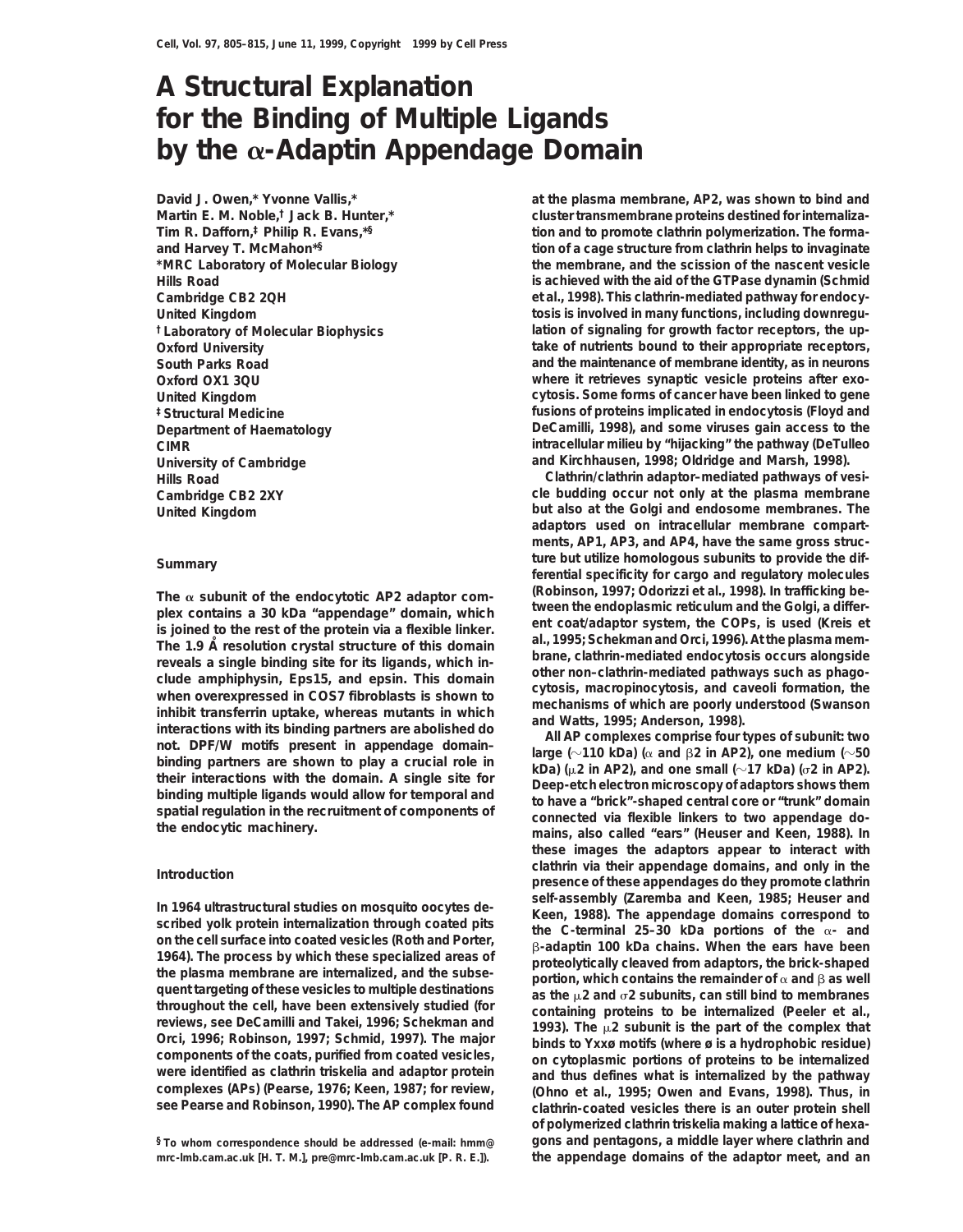

**Figure 1. Structure of** a**-Adaptin Appendage Domain**

**(A) Stereo view of the appendage domain, colored from blue (N terminus) to red (C terminus), showing the N-terminal** b **sandwich subdomain and the mixed C-terminal subdomain.**

(B) Sequence of the appendage domain of  $\alpha$ -adaptin indicating the positions of  $\beta$  strands (green),  $\alpha$  helices (magenta), and subdomain **boundaries.**

**inner layer made of the main body of adaptors associ- amphiphysins, Eps15, and epsin. This identification was**

**coat assembly (Gallusser and Kirchhausen, 1993), with basis of the structure. Data are presented to show that direct binding to clathrin being located at the linker be- the sequence motif DPF/W, present in all appendage tween the trunk and the appendage domain (Shih et al., domain ligands, plays a central role in these interactions. 1995). Recent studies have identified several proteins The implications for the role of this domain of the adaptor that may bind to the** a**-adaptin appendage domain, in- complex in the recruitment of multiple ligands and in cluding dynamin (Wang et al., 1995), amphiphysin het- the formation of clathrin-coated vesicles are discussed. erodimers (Wang et al., 1995; David et al., 1996; Wigge et al., 1997a, 1997b), Eps15 (Benmerah et al., 1995; Tebar The Structure The 1.9 A˚ et al., 1996), and epsin (Chen et al., 1998). In order to resolution crystal structure of the appendage** linvestigate further the role of the α-adaptin appendage domain of α-adaptin (termed α-ear<sub>s</sub>) was solved by iso**domain in endocytosis, we have solved its structure to morphous replacement (see Experimental Procedures).** 1.9 A resolution by X-ray crystallography. The structure The structure can be divided into two subdomains (Fig**allowed us to improve the definition of the appendage ure 1). The N-terminal subdomain, comprising residues domain boundary and, as a result, produce a protein S701–K824, is a nine-stranded** b **sandwich, which is with increased solubility for use in in vitro experiments reminiscent of an immunoglobulin fold. The C-terminal and that was capable of inhibiting clathrin-mediated en- subdomain (residues F825–F938) is made up of a fivedocytosis in vivo. An analysis of the protein's molecular stranded** b **sheet (one of which is interrupted) flanked** surface identified a single candidate binding site for the by helix  $\alpha$ 1 on one face and by two helices ( $\alpha$ 2 and  $\alpha$ 3) on

**ated with the membrane (Smith et al., 1998). confirmed using both in vitro binding assays and in vivo The** b **subunit of clathrin adaptors promotes clathrin endocytosis assays on point mutants designed on the**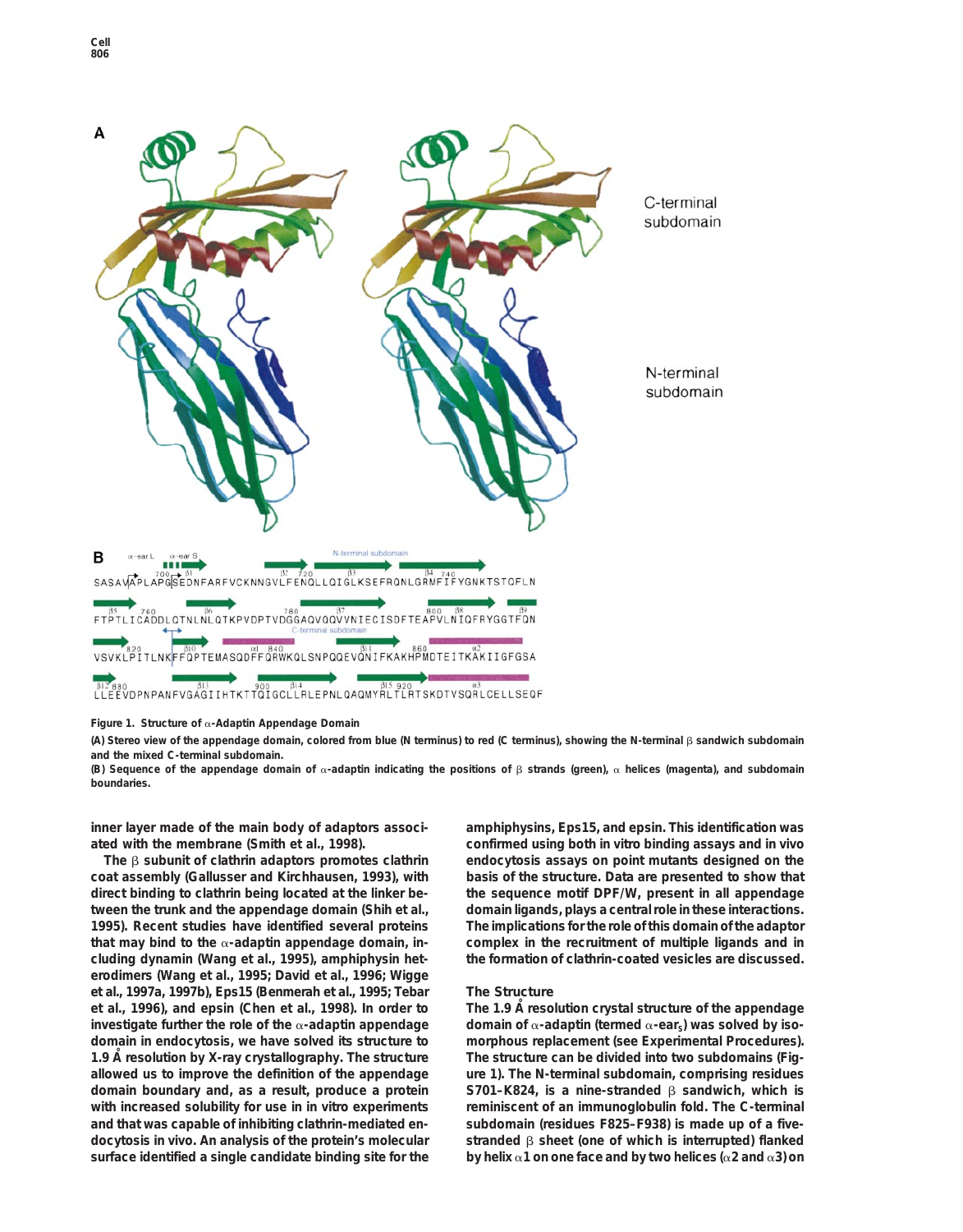

### **Figure 2. Top Views of the C-Terminal Subdomain**

**(Left) Surface colored such that the sites of favorable hydrophobic interaction are colored yellow, sites of moderate hydrophobic interaction are colored green, and sites of neutral or disfavored hydrophobic interaction are colored gray. The outstanding feature (strongly yellow) is the hydrophobic pocket caused by W840.**

**(Right) Positions of point mutants and other residues around W840. Mutation of this residue abolishes the** a**-adaptin ear interaction with its binding partners. Mutations in residues surrounding W840 cause varying degrees of inhibition of ligand binding as indicated by color: yellow (no effect) through orange and pink (partial effect) to purple (abolition of ligand binding).**

**relationship to any previously known domain. The sub- tify likely sites for protein–protein interactions by scandomains are joined by a short linker, and the resulting ning a protein surface for regions of favorable hydrophointerface contains tightly packed and mostly hydropho- bic contact. The apolar surface of a protein can be bic residues, suggesting that the relative subdomain characterized by evaluating at each position on the surorientation is fixed (accessible surface buried 1430 A˚ face the summed pairwise interactions of a hydrophobic <sup>2</sup> ). The compact nature of this interface also explains the probe in contact with the surface, if it is considered to lack of protease sensitivity between the subdomains displace a water from that position. The appropriate** (data not shown). This is the domain released by elastase pairwise potential is favorable where van der Waal's **treatment of adaptors and has been used previously interactions may be formed but is disfavored by the (Wang et al., 1995). The structure showed that in the availability of hydrogen bonding atoms. Such a hyconstruct used (residues 701–938) the protein was trun- drophobic potential function has been implemented in cated in the center of a** b **strand (strand 1), providing the program GRID (Goodford, 1996). an explanation for the low yield of correctly folded and Hydrophobic surface potential analysis of the entire therefore soluble protein (see Experimental Procedures).** a**-adaptin appendage domain revealed a single candi-A new longer construct comprising residues 695–938, date protein-binding site centered around W840 and** termed  $\alpha$ -ear<sub>L</sub>, in which the N terminus was elongated potentially also containing F837, E849, R905, E907, and **by six residues to complete the** b **strand, resulted in a R920 (Figure 2). In order to test the validity of this hypothprotein with higher solubility. This construct was used esis, alanine mutants were created in each of these**

**affinity and a high level of specificity. This is achieved cleaved from the GST fusion protein (Table 1). The muby a mixture of polar (hydrogen bonding/electrostatic) tants F837A, E849A, and E907A had identical CD spectra** and apolar (van der Waal's, hydrophobic) contacts, often to that of  $\alpha$ -ear<sub>L</sub>. W840A and R920A, while having identi**found as a hydrophobic contact surface surrounded by** cal shaped CD spectra to wild-type α-ear<sub>L</sub>, showed a **a complementary series of polar groups. Much of the very slight reduction in secondary structure content favorable energy of interaction arises from the displace- (less than a 4% reduction in molar ellipticity), indicating ment of water molecules when two hydrophobic sur- that these mutations may have caused very limited local faces match. Polar interactions are generally not very unfolding. This is not surprising given the tight packing different in energy to the interactions with water that of these side chains as indicated by their good electron they replace, so polar interactions contribute more to density in the wild-type structure. The R905A mutation**

**the other. This subdomain bears no obvious structural specificity than to affinity. It should be possible to iden-**

**in all subsequent studies. residues for in vitro (as GST fusion constructs) and in vivo studies (as Myc-tagged fusion constructs).**

**Locating the Binding Site The fold of each mutant was checked by circular di-Protein–protein interactions require both an appropriate chroism (CD) measurements on the appendage domain**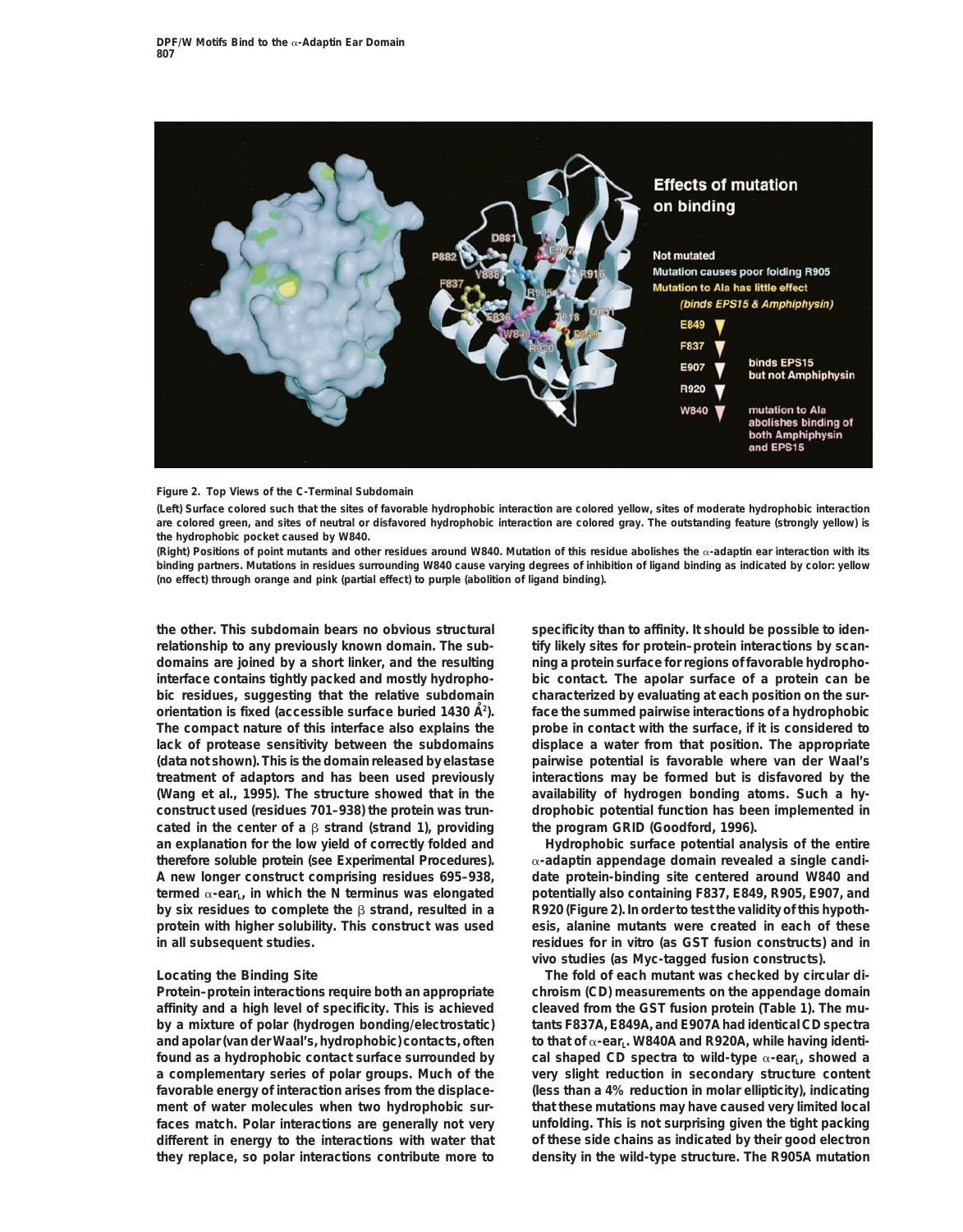### **Table 1.** a**-Adaptin Appendage Domain Constructs**

| $\alpha$ -Adaptin Appendage<br><b>Domain Construct</b> | Folded/Soluble | Amphiphysin<br><b>Binding</b> | Eps15<br>Binding | Epsin<br><b>Binding</b> | Auxilin<br><b>Binding</b> | AP180<br><b>Binding</b> | Cells Blocked for<br>Endocytosis (%) |
|--------------------------------------------------------|----------------|-------------------------------|------------------|-------------------------|---------------------------|-------------------------|--------------------------------------|
| $\alpha$ -ear                                          | Low            | $^{+}$                        | $^{+}$           | $^{+}$                  | $^{+}$                    | $^{+}$                  | Insoluble                            |
| $\alpha$ -ear                                          | Yes            | $+++++$                       | $+++++$          | $+++++$                 | $+++++$                   | $+++++$                 | $63 \pm 1$                           |
| N-terminal subdomain                                   | Low            |                               |                  |                         |                           |                         | <b>NA</b>                            |
| C-terminal subdomain                                   | <b>No</b>      |                               |                  |                         |                           |                         | <b>NA</b>                            |
| $\alpha$ -ear-50                                       | No.            |                               |                  |                         |                           |                         | <b>NA</b>                            |
| <b>R707S</b>                                           | Yes            | $+++++$                       | $+++++$          | $+++++$                 | $+++++$                   | $+++++$                 | 65                                   |
| F837A                                                  | Yes            | $^{+}$                        | $++$             | $+++++$                 | $+++$                     |                         | <b>ND</b>                            |
| <b>W840A</b>                                           | Yes            |                               |                  |                         |                           |                         | $0 \pm 1$                            |
| E849A                                                  | Yes            | $++++$                        | $+++$            | $+++++$                 | $+++$                     | $++$                    | $33 \pm 3$                           |
| <b>R905A</b>                                           | No.            |                               |                  | $^{+}$                  |                           |                         | Insoluble                            |
| E907A                                                  | Yes            |                               | $++$             | $++++$                  | $^{+}$                    |                         | $25 \pm 5$                           |
| <b>R920A</b>                                           | Yes            |                               | $^{+}$           | $++++$                  | $^{+}$                    |                         | $0 \pm 4$                            |

The table summarizes the data obtained on constructs used in this paper. α-ear<sub>s</sub> (residues 701–938); α-ear<sub>L</sub> (residues 695–938); N-terminal **subdomain (residues 695–829); C-terminal subdomain (residues 824–938);** a**-ear-50 (residues 754–938). Number of plus signs indicates strength of binding. NA, not applicable; ND, not determined.**

**displayed a marked reduction in secondary structure subdomain interface or in the hydrophobic core of the and gave very low yields after cleavage, indicating that subdomain. No function can be currently assigned to the C-terminal domain was unfolded causing the protein the N-terminal** b **sandwich subdomain, and it may thus**

**residues important for interactions with ligands (Figure the "trunk" domain of the adaptor complex. 3 and summary of all constructs in Table 1). Studies initially concentrated on the interactions of amphiphysin,** a**-Adaptin Appendage Domain Blocks Endocytosis** Eps15, and epsin, but other potential binding partners  $\blacksquare$  In order to investigate the effect of the  $\alpha$ -adaptin ap**of** a**-adaptin appendage domain (which are discussed pendage domain on clathrin-mediated endocytosis,** later) have also been immunoblotted. The mutants show a-ear<sub>L</sub>, fused to an N-terminal Myc tag, was transfected **qualitatively similar effects on amphiphysin and Eps15 into COS cells under the control of a CMV promoter. binding, but the amphiphysin interaction is more easily Transferrin endocytosis was assayed as shown in Figure disrupted (see E907A and R920A), implying a weaker 4. The results (summarized in bar graph and Table 1) binding.** These data indicate that a single binding site show that the overexpression of  $\alpha$ -ear<sub>L</sub> resulted in a on the  $\alpha$ -adaptin appendage domain exists for all these significant inhibition of transferrin uptake (63%  $\pm$  1% **proteins, on the C-terminal subdomain. The binding of of cells inhibited by more than 80%). The effects of epsin is different to that of the other proteins in that mutant forms of α-earL, W840A, E849A, R905A, E907A, although its binding is still strongly inhibited by mutating W840, there is only a weak effect on binding as a result of mutations in E907 and R920. This may be caused by the DPW motif of epsin binding in a slightly different manner to the DPF motif present on the other ligands or by epsin having the highest affinity of all the** a**-adaptin ligands tested.**

**Constructs lacking 50 residues at the N terminus (corresponding to the first three** β sheet strands) have been **used in several studies (Benmerah et al., 1996; Chen et al., 1998) that have suggested the involvement of the N terminus of the** a**-adaptin appendage domain in Eps15 and epsin recruitment. We have made this deletion construct and also a point mutant within this deletion at R707, which is located on the edge of β strand 1. Constructs encoding the individual subdomains were also made. The R707S mutant showed an identical CD spec**tra and ligand binding to wild-type α-ear<sub>L</sub>. The N-termi**nal** b **sandwich subdomain, which had low solubility, showed no binding to any of the endocytosis proteins** tested, and both the C-terminal subdomain and the con-<br>struct lacking 50 N-terminal residues were completely<br>insoluble and were thus unable to form any interactions<br>(see Table 1). The low solubility of these constructs is<br> (see Table 1). The low solubility of these constructs is immunoblotting. Synaptotagmin, an abundant protein in brain, is<br>
probably caused by aggregation due to exposure to used as a control to show that binding is specific **solvent of hydrophobic residues that participate in the physin.**

**to become largely insoluble. function as a scaffolding domain that displays the** In vitro binding studies of  $\alpha$ -ear<sub>L</sub> mutants show the C-terminal subdomain in the correct manner away from



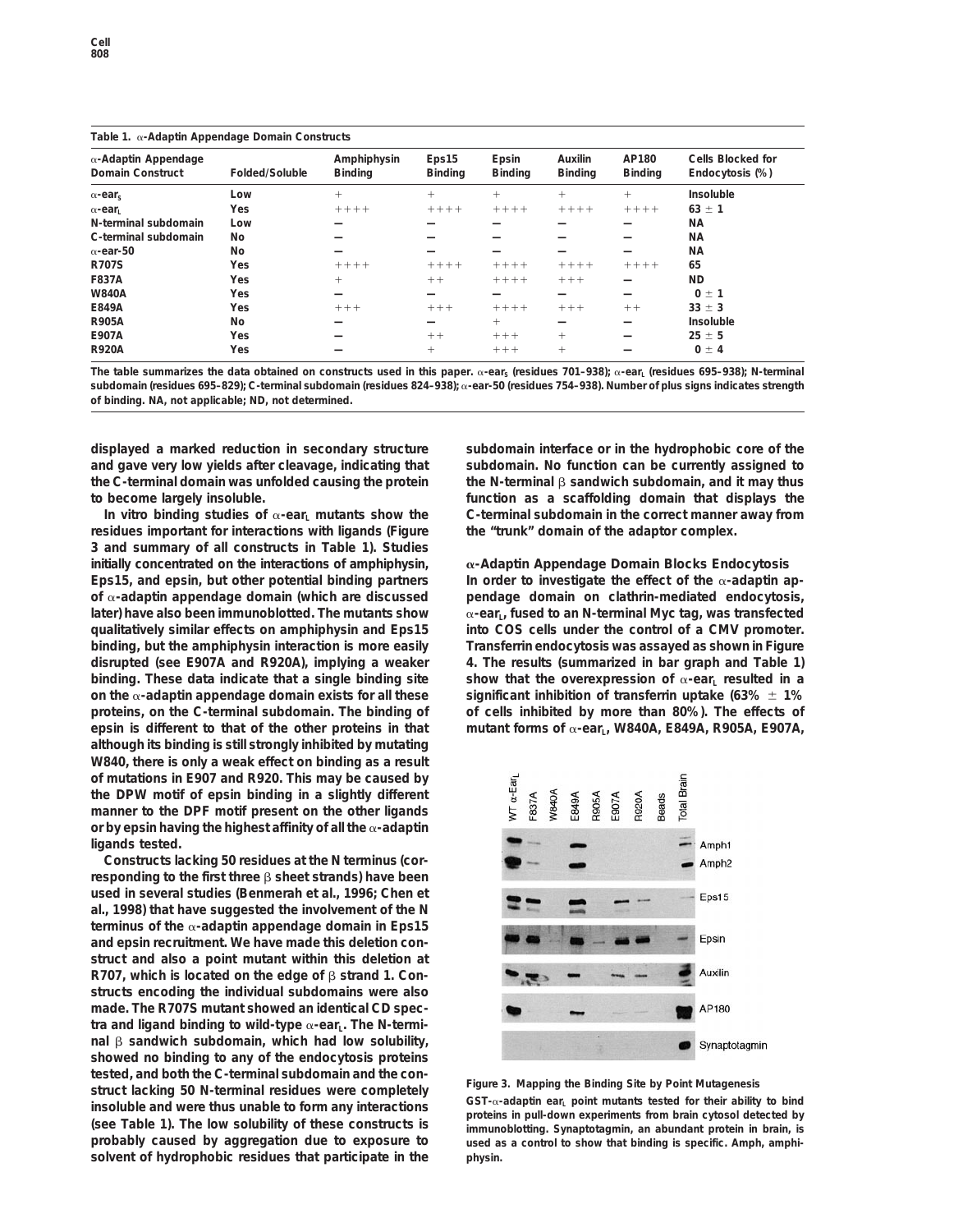

**Figure 4. Effects of Wild-Type** a**-Adaptin Appendage Domain and Point Mutants on Transferrin Uptake in COS Cells** Immunofluorescence data of transferrin uptake (green) in cells transiently transfected with the  $\alpha$ -ear<sub>L</sub> domain (stained red). In over 60% of **cells the wild-type appendage domain inhibits transferrin uptake by** .**80% (top panels, lack of green perinuclear staining). The point mutants that are defective in ligand binding (see Figure 3) are accordingly less effective at causing inhibition of endocytosis (overlay images in bottom panel). Results are summarized in the bar chart for**  $>100$  transfected cells  $\pm$  SEM. Bar, 20  $\mu$ m.

**struct has been omitted. These DPF/W motif–containing proteins can be de-**

The domain of Eps15 that interacts with the  $\alpha$ -adaptin ment  $\alpha$ -adaptin can be detected in pull-down experi**appendage domain has been mapped to the C-terminal ments with GST fusion proteins of the DPF/W domains third of the protein (Benmerah et al., 1996; Iannolo et of amphiphysin, Eps15, epsin, and full-length AP180 al., 1997), where a major feature is the presence of 13 (Figure 5A). In order to establish the direct interaction interspersed repeats of the sequence DPF. Although between these proteins and the**  $\alpha$ **-adaptin appendage deletion analysis concluded that the DPF motif was not** domain, α-ear<sub>L</sub> was used as a probe in overlay assays **critical for the interaction with** a**-adaptin, binding was of proteins from brain cytosol (Figure 5B) and of recomprogressively reduced by successive truncations of the binantly expressed DPF/W domains of the proposed domain, which deleted increasing numbers of the DPF ligands (Figure 5C). Figure 5B shows that**  $\alpha$ **-ear<sub>L</sub> binds motifs (Iannolo et al., 1997). The presence of DPF motifs directly to proteins of the same apparent molecular is also the major conserved feature between the weights as amphiphysin, Eps15, epsin, and AP180/ adaptin-binding domain of Eps15 and the related clathrin. Figure 5C shows that α-ear<sub>L</sub> binds directly to Eps15R (Carbone et al., 1997). The N-terminal domain the DPF/W domains of these proteins and to that of of amphiphysin that binds to the** a**-adaptin appendage auxilin, and that the interaction is lost when the DPF domain (Wang et al., 1995; David et al., 1996; Wigge et domain is deleted. Thus, AP180 and auxilin can now be al., 1997b; Slepnev et al., 1998) also contains a single considered direct binding partners of** a**-adaptin append-DPF motif, although it has not been suggested to play age domain. a role in the interaction. Epsin, which has also been In order to establish that binding requires the DPF/W shown to bind to the** a**-adaptin appendage domain motif, peptides from amphiphysin (LDLDFDPFKPDV, the (Chen et al., 1998), contains nine copies of the related DPF peptide) and from epsin (SDPWGSDPWG, the DPW sequence motif DPW. If the DPF/W motif plays a role peptide) were used in competition assays alongside the in mediating binding to** a**-adaptin, then it should be** a**-adaptin interaction domains of Eps15 and epsin (Benpossible to identify other ligands of the appendage do- merah et al., 1996; Chen et al., 1998) for binding to**

**and R920A were also investigated. The results mirrored of proteins involved in endocytosis showed that other those of the in vitro binding experiments showing that proteins contain DPF/W motifs. AP180, a protein that the mutants unable to bind either Eps15 or amphiphysin binds to clathrin and is involved in promoting clathrin (W840A and R920A) did not affect transferrin uptake. cage assembly and regulating vesicle size (Ahle and The two glutamate mutants that showed attenuated Ungewickell, 1986; Ye and Lafer, 1995; Zhang et al., Eps15 and amphiphysin binding resulted in 25%**  $\pm$  **5%** 1998; for review, see McMahon, 1999), contains two DPF **(E907A) and 33%**  $\pm$  3% (E849A) of cells blocked in trans- sequences. Auxilin (Lindner and Ungewickell, 1992), a **ferrin uptake. The mutant R905A was completely insolu- protein involved in clathrin cage disassembly, contains ble when expressed in COS cells, so data for this con- three DPF motifs, and the light chain of clathrin has one.**

**tected in GST** α-ear<sub>L</sub> pull-down experiments from brain a**-Adaptin-Binding Partners cytosol (Figures 3 and 6A), and in the converse experi-**

**main by virtue of the presence of the motif. Searches** a**-adaptin appendage domain from brain cytosol. Both**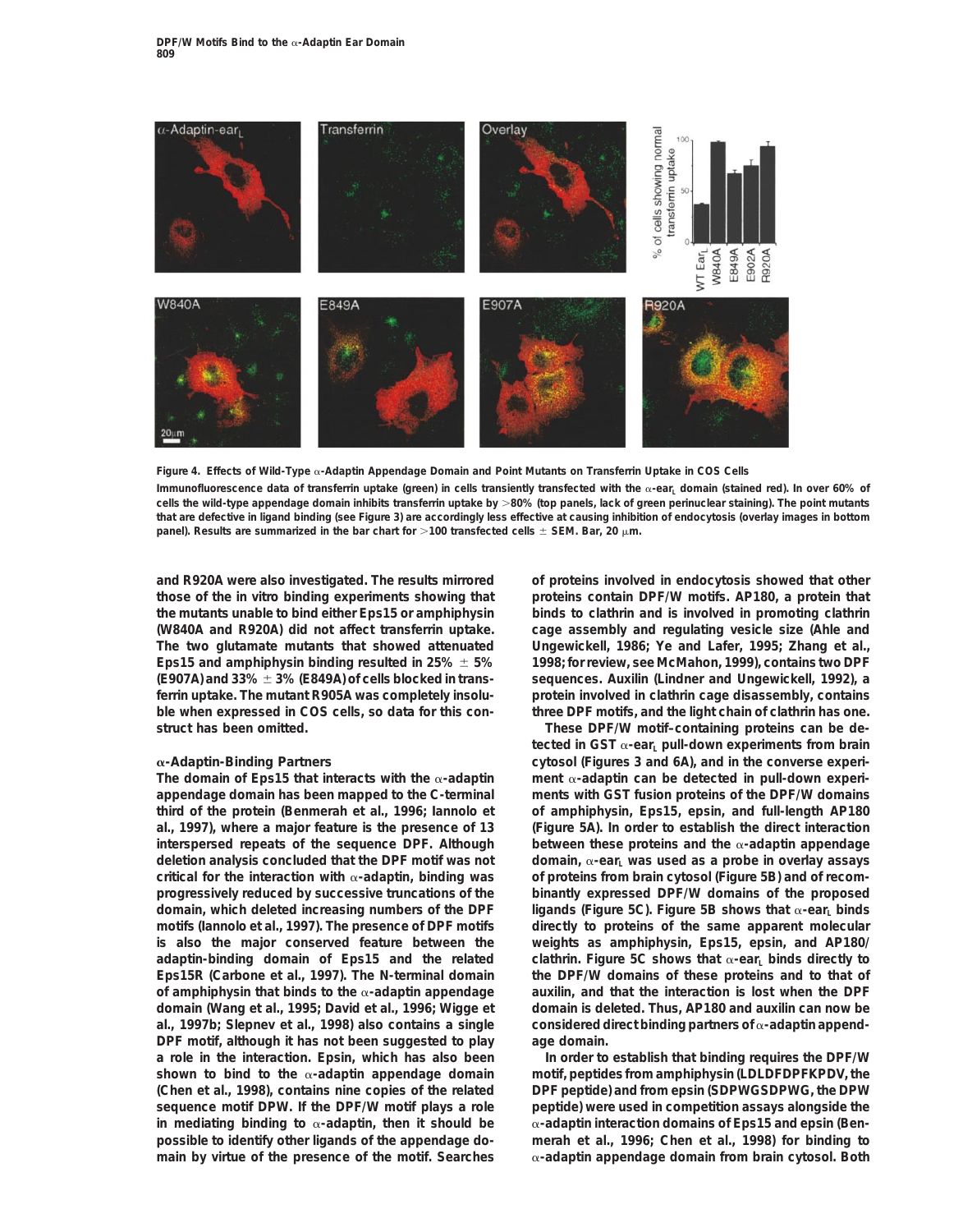

**Figure 5. Direct Interaction of** a**-Adaptin Appendage Domain with Amphiphysin, Eps15, Epsin, AP180, and Auxilin**

**(A) Immunoblot using an antibody directed against** a**-adaptin, showing that** a**-adaptin is "pulled down" from brain cytosol using the DPF/W domains of amphiphysin, Eps15, epsin, and full-length AP180.**

**(B) Proteins from brain cytosol were separated by SDS–PAGE and then blotted onto nitrocellulose. Lane 1 was overlayed with** GST-Grb2, lane 2 with GST-α-ear<sub>L</sub>, and lane 3 with the W840A mutant of  $\alpha$ -ear<sub>L</sub>. These **were then immunoblotted with Ra5.2. Four main proteins are seen to bind to wild-type GST-**a**-earL that have apparent molecular weights corresponding to Eps15, epsin, amphiphysin, and AP180/clathrin, as indicated by immunoblotting lanes 4–7 with antibodies to the respective whole proteins. The W840A mutant binds to nothing.**

**(C) The proteins indicated were run on SDS– PAGE, blotted onto nitrocellulose, and then** overlayed with  $\alpha$ -ear<sub>L</sub>, the presence of which **was detected by immunoblotting with Ra5.2. The DPF/W domains of amphiphysin (lane 1), Eps15 (lane 2), and epsin (lane 3) bind to GST** a**-earL. Full-length (lane 4) and C-terminally truncated auxilin (lane 5) bind to** a**-adaptin**

**appendage domain, but truncation beyond the DPF sequences abolishes this interaction (lane 6, where protein runs at the position indicated by the asterisk). AP180 DPF domain binds to** α-ear<sub>L</sub> (lane 7), whereas the N-terminal domain does not (lane 8). BSA (4 μg) is also included as **an additional control. The arrow indicates a contaminating protein present in all pull downs to varying extents. The overlay experiment was** repeated with the W840A mutant of  $\alpha$ -ear<sub>L</sub>, and this did not bind specifically to any of the ligands.

peptides at concentrations of 500 µM, but not a control domain (Figure 6B), but not of dynamin with amphi**peptide at 2 mM, and both domains strongly inhibit the physin (Figure 6D,i). P4 displaced bound dynamin from binding of all the tested ligands to the appendage do- amphiphysin and from the appendage domain, without main (Figures 6A and 6B). The Coomassie-stained gel significantly affecting the binding of amphiphysin to the (Figure 6A, top panel) shows that all ligands discussed appendage domain, while the DPW peptide competed are effectively competed by the epsin DPW domain and off both simultaneously (Figure 6D, ii). Thus, the dynamin the Eps15 DPF domain. Confirmation of the location of interaction with the appendage domain is largely indithe binding site on the appendage domain and of the rect. A small amount of direct binding of dynamin to** direct involvement of the DPF/W in the interaction was  $\alpha$ -adaptin appendage domain was observed in  $\alpha$ -ear<sub>L</sub> **obtained by following the effect of the addition of the overlay assays (data not shown, see also Wang et al., DPF peptide on the intrinsic fluorescence of the only 1995), which may be due to the presence of a single DPF tryptophan residue in the domain, W840, which is situ- sequence in its proline-rich domain (residues 824–826). ated at the base of the binding pocket. When peptide Thus, the interaction of dynamin with the** a**-adaptin apwas added, the fluorescence of the tryptophan was pendage domain is mainly indirect via amphiphysin,** quenched by 17% in a saturable manner, giving a K<sub>D</sub> of which is in agreement with the proposed role for amphi-**117** 6 **15** m**M (Figure 6C). The mutants E907A and F837A, physin in the recruitment of dynamin to sites of endocy**which showed greatly reduced binding of amphiphysin tosis (for review, see Wigge and McMahon, 1998). **(see Figure 3) without a change in tertiary structure (as determined by their identical CD and tryptophan excita- Discussion tion and emission spectra), showed no such effects over the range of peptide concentrations used. Clathrin adaptors serve at least three functions. They**

**coated vesicle formation. It interacts with amphiphysin their** m **subunits. They bind to clathrin triskelia via their (David et al., 1996; Wigge et al., 1997a), which in turn** b **subunits, promoting formation of clathrin cages. In binds to the appendage domain of** a**-adaptin. A direct this work, we investigate a third function: the recruitment interaction of dynamin with the** a**-adaptin appendage of proteins via the** a**-adaptin appendage domain. This domain has also been suggested (Wang et al., 1995). domain has been reported to have no effect on clathrin To investigate the nature of the interaction in brain cyto- lattice formation and invagination (Peeler et al., 1993);** sol, two peptides were used in competition experiments: however, the demonstration in this work that the ap**peptide P4 (QVPSRPNRAP), which disrupts the amphi- pendage domain of** a**-adaptin can block clathrin-mediphysin–dynamin interaction (see Owen et al., 1998 and ated endocytosis argues against this. Figure 6D,i)** and the DPW peptide (SDPWGSDPWG), The appendage domain of  $\alpha$ -adaptin has a bilobal which disrupts direct interactions with the appendage structure. We have identified a single pocket to which

**Dynamin is implicated in the final stages of clathrin- bind to proteins destined for internalization mainly via**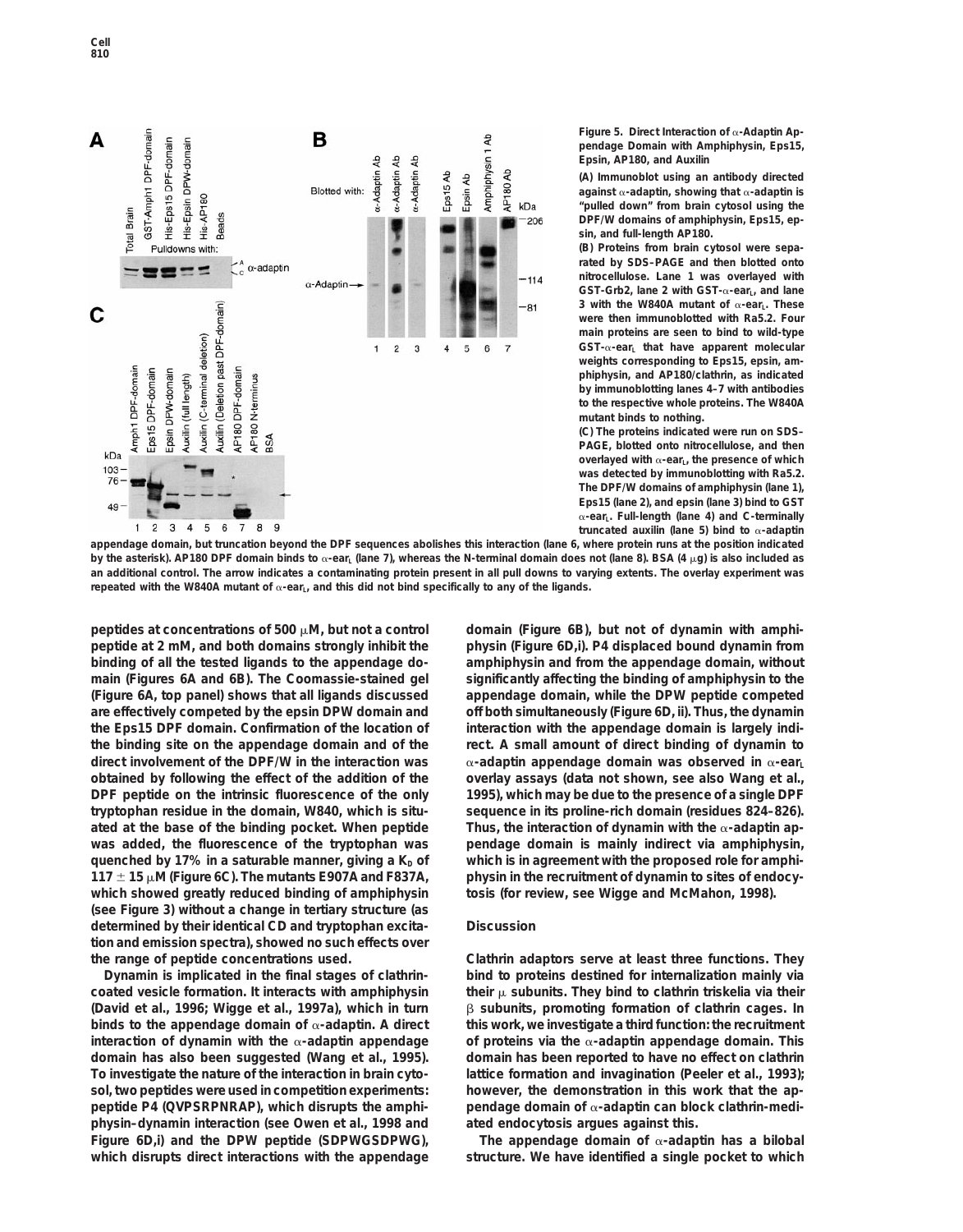

**Figure 6. Analysis of** a**-Adaptin Appendage Domain Ligand Binding**

**(A and B) Epsin DPW domain and Eps15 DPF domains detected both by Coomassie blue staining (A, upper panel) and by immunoblotting (A, lower panels), and DPW and DPF pep**tides at concentrations of 500  $\mu$ M (B) inhibit **binding of amphiphysin, Eps15, AP180, and clathrin to GST** a**-adaptin appendage domain in pull-down experiments from total brain cytosol.**

(C) Addition of DPF peptide (125  $\mu$ M aliquots) **to** a**-adaptin appendage domain causes the intrinsic fluorescence of the only tryptophan residue in the domain, W840, to be quenched by 17% in a peptide concentration-depen**dent and saturable manner giving a K<sub>D</sub> for the **interaction of 117**  $\pm$  **15**  $\mu$ M. The fluorescence **of the same residue in the fully folded mutants E907A and F837A, which show greatly reduced binding to amphiphysin (see Figure 3), is not significantly reduced by the addition of peptide over the same concentration range. (D) (i) The binding of dynamin and synaptojanin to the GST-SH3 domain of amphiphysin in total brain extract is inhibited by P4 peptide but not the DPW peptide.**

**(ii) Dynamin binds to** a**-adaptin appendage domain predominantly via amphiphysin. The P4 peptide greatly reduces the amount of dynamin but not amphiphysin detectable in a pull-down experiment with GST-**a**-adaptin appendage. The DPW peptide greatly reduces the amount of both proteins pulled down.**

**various proteins implicated in endocytosis (including the appendage domain is also confirmed by the peptide amphiphysins, Eps15, epsin, AP180, and auxilin) bind competition and fluorescence data presented. It is interin the C-terminal subdomain. The site is centered at a esting to note that AP180 contains 11 copies of the tryptophan and is surrounded by mainly charged resi-** sequence  $D \times F$  (where  $\times$  is A, L, or I) in addition to its **dues. These residues are conserved from mammals to two DPF sequences in the same region of the protein** *Drosophila* **and between** a**-adaptin A and** a**-adaptin C (for review, see McMahon, 1999). Also amphiphysin 1 (Robinson, 1989). Mutations in these residues, while not has a DNF close to its single DPF, and these could significantly affecting the structure of the appendage also be involved in binding to this site on the** a**-adaptin domain, are shown to have varying effects on the binding appendage domain. of target proteins, from total abolition (W940, R920) to no Eps15 contains three EH domains at its N terminus. significant reduction (E849). The N-terminal** b **sandwich The structure of the second EH domain of Eps15 has domain has no apparent binding partners and may thus been solved and bears no structural homology to the function as a scaffolding domain or spacer, allowing C-terminal subdomain of the** a**-adaptin appendage dothe C-terminal domain to be displayed in the correct main. However, several parallels can be drawn between**

**phiphysin 1, Eps15, epsin, AP180, and auxilin, which 1998), and the** a**-adaptin domain recognizes DPF in the we show bind directly to the appendage domain of same range (estimated from peptide fluorescence data).** a**-adaptin, is that they contain either DPF or DPW motifs. Both binding sites are shallow hydrophobic pockets of** The affinity of binding to  $\alpha$ -adaptin appears to be corre-<br>similar size (for EH domain structure, see de Beer et al., **lated with the number of DPF/W motifs, in that Eps15 1998) that have a tryptophan at the base, and mutation and epsin, which contain many copies of this motif, of this W to A abolishes interaction with its binding bind more tightly than amphiphysin, AP180, and auxilin, partners. In both, the tryptophan is surrounded by polar which contain fewer copies. That DPF/W is a major de- residues, which could provide specificity for their bind-**

**manner. the binding sites. The EH domain recognizes the motif** The only common feature between the regions of am-<br>
NPF with a  $K<sub>D</sub>$  of approximately 500  $\mu$ M (de Beer et al., **terminant for binding of these domains to** a**-adaptin ing targets as a result of complementary electrostatic**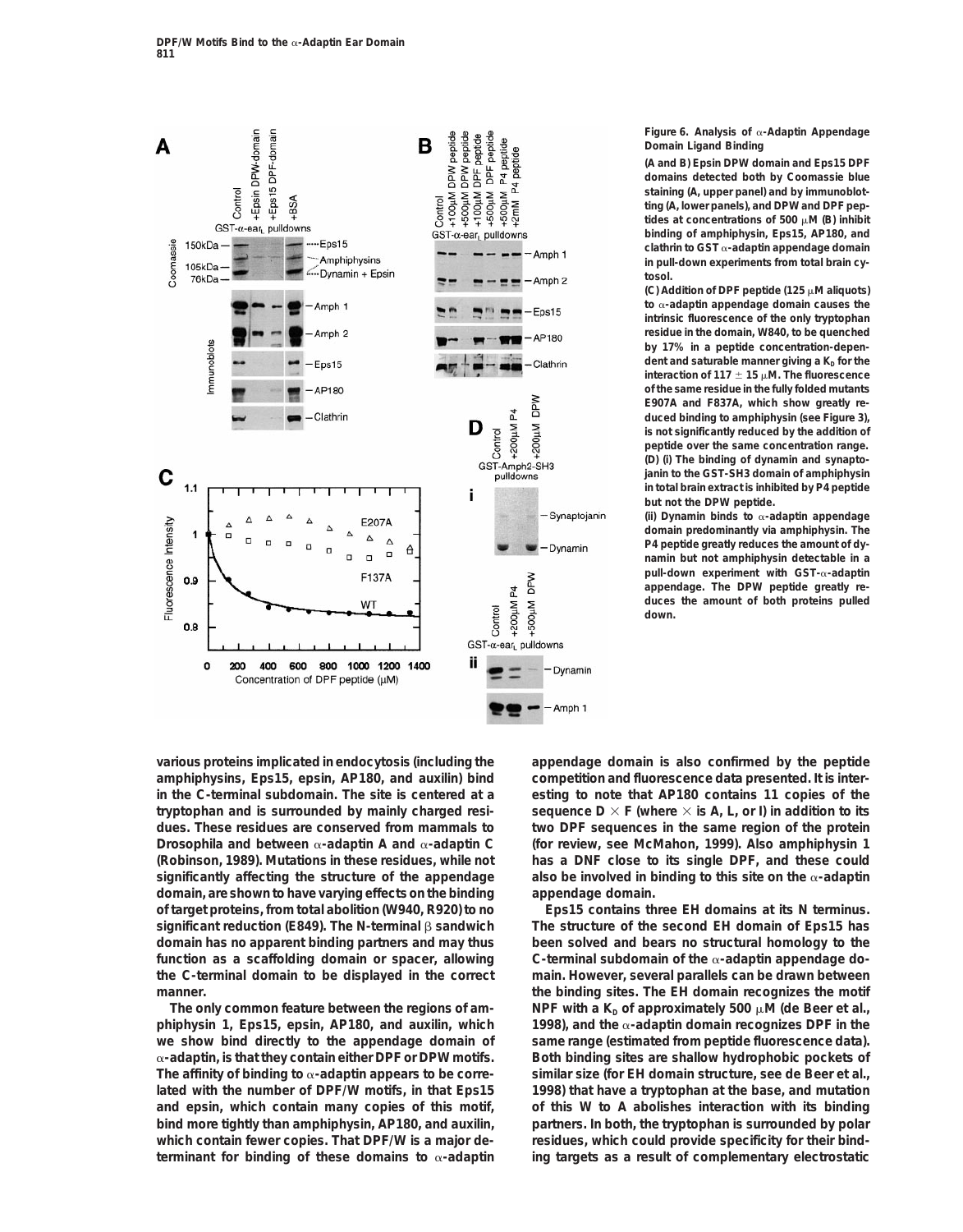## **Table 2. Statistics on Data Collection and Phasing**

| Table 2. Statistics on Data Collection and Phasing                  |                 |                |                    |
|---------------------------------------------------------------------|-----------------|----------------|--------------------|
|                                                                     | <b>Native</b>   | EMTS1          | EMTS2              |
| Data Collection <sup>a</sup>                                        |                 |                |                    |
| Resolution (A) (outer bin)                                          | $16 - 1.9(2.0)$ | 20-2.82 (2.92) | $29 - 2.2$ $(2.3)$ |
| $R_{merge}^{\n  D}$                                                 | 0.071(0.235)    | 0.085(0.156)   | 0.165(0.256)       |
| $R_{meas}^{\nc}$                                                    | 0.088(0.295)    | 0.120(0.221)   | 0.226(0.362)       |
| $<<$ $>$ $/$ $\sigma$ $(<$ $>$ $)>$                                 | 11.5(5.3)       | 7.9(3.5)       | 5.8(3.0)           |
| Completeness (%)                                                    | 96.9 (96.9)     | 86.4 (90.3)    | 84.3 (74.5)        |
| Multiplicity                                                        | 2.8(2.6)        | 2.2(1.9)       | 2.4(1.3)           |
| Wilson plot B $(\dot{A}^2)$                                         | 22              | 47             | 47                 |
| <b>MIR Phasing</b>                                                  |                 |                |                    |
| No. of sites                                                        |                 | 6              | 6                  |
| $R_{\text{deriv}}^{\text{d}}$                                       |                 | 0.282          | 0.278              |
| $R_{\text{cullis}}^{\text{e}}$                                      |                 | 0.48           | 0.48               |
| Phasing power: isomorphous (anomalous) <sup>f</sup>                 |                 | 3.8(1.3)       | 3.5(1.6)           |
| Mean figure of merit                                                | 0.307           |                |                    |
| Figure of merit after solvent flattening (all data)                 | 0.939           |                |                    |
| Refinement                                                          |                 |                |                    |
| $R(R_{\text{free}})^{g}$                                            | 0.169(0.223)    |                |                    |
| $<$ B $>$ (Å <sup>2</sup> )                                         | 20              |                |                    |
| No. of reflections (No. in $R_{\text{free}}$ )                      | 18,198 (1,444)  |                |                    |
| No. of atoms (No. of water atoms)                                   | 2,192 (298)     |                |                    |
| Rmsd bond length (A)                                                | 0.013           |                |                    |
| Rmsd angle distance (A)                                             | 0.032           |                |                    |
| No. of Ramachandran violations                                      | 0               |                |                    |
| <sup>a</sup> Values in brackets apply to the high-resolution shell. |                 |                |                    |

 ${}^{\text{b}}$ **R**<sub>merge</sub> =  $\Sigma \Sigma_i |I_h - I_{hi}| / \Sigma \Sigma_i |I_h$ , where  $I_h$  is the mean intensity for reflection h.

 $c \, \mathbf{R}_{\text{meas}} = \Sigma \sqrt{\mathbf{n}/\mathbf{n} - 1} \Sigma_{\text{i}} \mathbf{I}_{\text{h}} - \mathbf{I}_{\text{hi}} / \Sigma \Sigma_{\text{i}} \mathbf{I}_{\text{h}}$ , the multiplicity weighted  $\mathbf{R}_{\text{merge}}$  (Diederichs and Karplus, 1997).

 ${}^{\text{d}}\mathsf{R}_{\text{deriv}} = \Sigma|\mathsf{F}_{\text{PH}} - \mathsf{F}_{\text{P}}|/\Sigma\mathsf{F}_{\text{P}}.\\ {}^{\text{e}}\mathsf{R}_{\text{cullis}} = \Sigma||\mathsf{F}_{\text{PH}} - \mathsf{F}_{\text{P}}| - |\mathsf{F}_{\text{Hcalc}}||/\Sigma|\mathsf{F}_{\text{PH}} - \mathsf{F}_{\text{P}}|.$ 

 ${}^{\text{f}}$ **Phasing power** =  $<$ **|F**<sub>Hcalc</sub>**|/phase-integrated lack of closure** $>$ .<br> ${}^{\text{g}}$ **R** =  $\Sigma$ |**F**<sub>P</sub> - **F**<sub>calc</sub>|/ $\Sigma$ **F**<sub>P</sub>.

**interactions (for example McCoy et al., 1997). In the case regions of the nascent vesicle. That Eps15 has a higher of the DPF-binding** a**-adaptin subdomain, there are two affinity for the** a**-adaptin appendage domain than amphiarginine residues (R905 and R920), and mutation of the physin or AP180 is consistent with the observation that latter also abrogates target protein binding. Eps15 is constitutively bound to AP2 complexes when**

**appendage domain is another example of a relatively is displaced from AP2 adaptors on clathrin cage formalow-affinity protein–protein interaction in endocytosis in tion. Our study identifies single point mutations in the** which a domain recognizes a short sequence motif. ac-adaptin appendage domain that block endocytosis **Other such interactions include clathrin heavy chain rec- and may allow the dissection of the steps of coated ognizing LL(D/E/N)ø(D/E) in**  $\beta$ -arrestin, amphiphysin and pit formation when they are incorporated into whole **the hinge regions of** b**-adaptins (where ø is a hydropho-** a**-adaptin and expressed in eukaryotic cells. bic residue) (Dell'Angelica et al., 1997), AP2 adaptors The appendage domain of** a**-adaptin may therefore recognizing Yxxø or (D/E)xxxLL motifs on receptors serve to coordinate spatially and temporally the recruit- (Ohno et al., 1995), the SH3 domains of the amphiphysins ment of components of the endocytotic machinery and recognizing PxRPxR (Owen et al., 1998), and EH do- consequently play a pivotal role in the formation of mains recognizing NPF motifs (de Beer et al., 1998). clathrin-coated vesicles. High on and off rates resulting from such a mode of protein recognition produce a dynamic system that Experimental Procedures** allows rapid exchange of binding partners, and varying<br>the number of copies of a motif can result in differential<br>strengths of binding.<br>This study maps a single binding site for all the<br>the cDNA encoding residues 701-938

a**-adaptin appendage domain ligands. The interaction for eukaryotic expression as an N-terminal Myc tag fusion protein** with this site is predominantly through DPF/W se-<br> *we due need for structure determination* but was insoluble in<br>  $\alpha$ -ear<sub>s</sub> was used for structure determination but was insoluble in quences, the number of which present in a ligand is<br>
correlated with its affinity for the appendage domain.<br>
This is consistent with a model in which  $\alpha$ -adaptin binds<br>
a series of ligands sequentially throughout the pro **of endocytosis or binds different ligands in different incorporating the changed bases. The parent plasmid was digested**

**The recognition of the DPF/W motif by the** a**-adaptin isolated from brain extract (Benmerah et al., 1996), which**

**This study maps a single binding site for all the duction as an N-terminal GST fusion protein and into pCMV-MYC**

**a series of ligands sequentially throughout the process both systems. Mutants of** <sup>a</sup>**-earL were made by PCR using primers**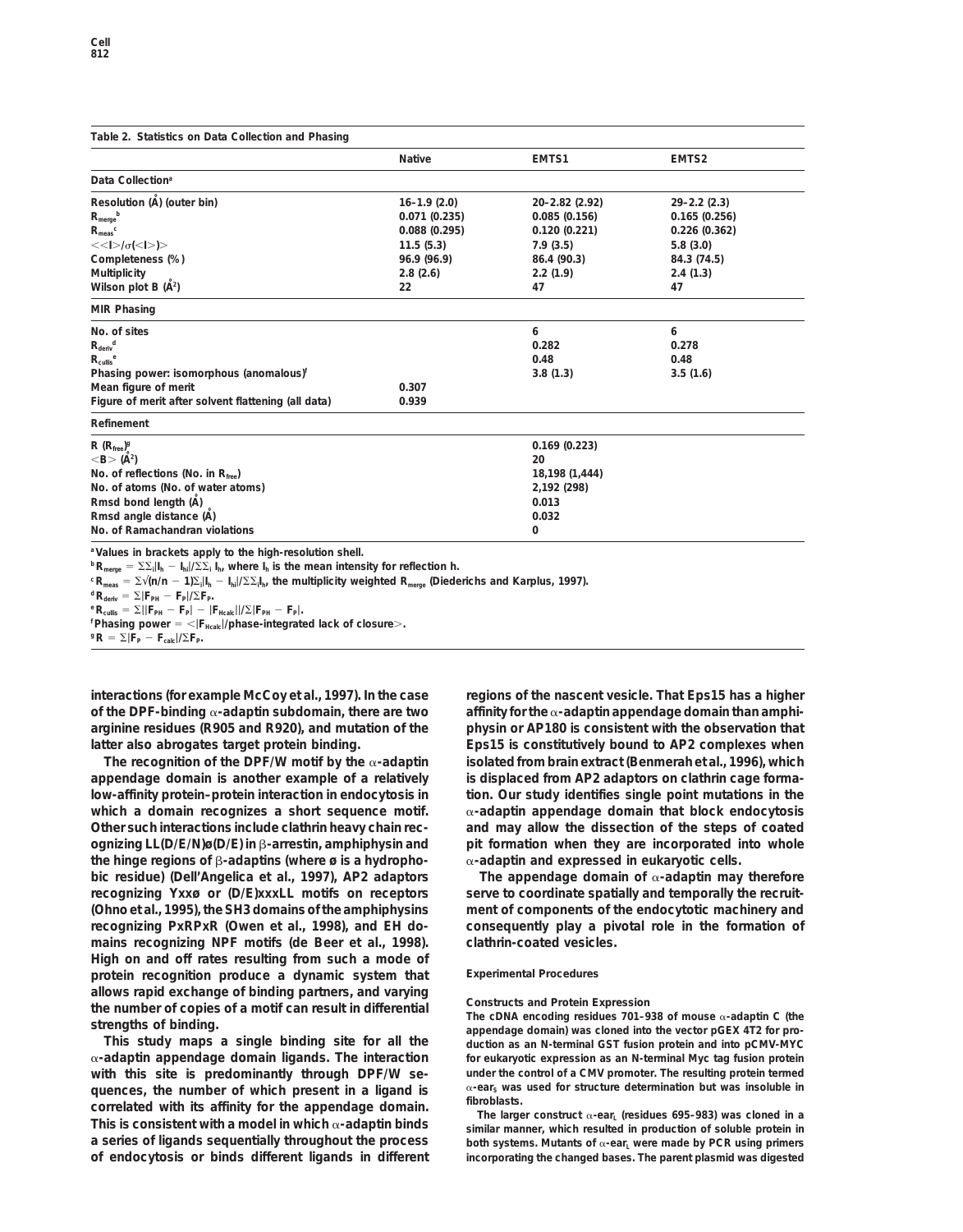**by Dpn1, and the PCR mixture was transformed into DH5**a **to amplify Protein–Protein Binding Assays the mutated plasmid (Vallis et al., 1999). Binding assays were performed by incubating 20** m**g GST fusion**

following induction with 0.2 mM IPTG. The cells were lysed by re-<br>
1998) in buffer A in the presence of 20 µl 50% slurry of glutathione**peated passage through a French pressure cell, and insoluble mate- Sepharose at 4**8**C for 1 hr. The beads were washed three times rial was removed by centrifugation. The cell lysate was loaded on for 5 min with buffer A, and the proteins bound were analyzed by a glutathione-Sepharose column and washed thoroughly with buffer SDS–PAGE and immunoblotting. Polyclonal rabbit antibodies used with buffer A containing 10 mM glutathione. The fusion protein typi- 2), Ra5.2 (anti** a**-adaptin appendage domain), D632 (anti-Dynamin, cally expressed at 10 mg/l of culture. For CD, α-adaptin appendage kind gift of T Sudhof), Ra14 (anti-Epsin), Ab131 (anti-Synaptojanin, domains were cleaved from its GST fusion protein with bovine kind gift of P. Parker), and A14 (anti-Myc, from Santa Cruz). Monothrombin (Sigma) and then dialyzed into 150 mM NaCl, 2 mM HEPES clonal antibodies used were anti-AP180 (Sigma), anti-Clathrin Heavy (pH 7.5). Chain (Transduction), anti-**a**-adaptin (Transduction), and anti-Auxilin**

**The DPW domain of rat Epsin (residues 249–401), the DPF (kind gift of E. Ungewickell). C-terminal domain of rat Eps15 (residues 529–894), and full-length rat AP180 were cloned into pET15b (Novagen), giving an N-terminal Fluorescence His6 tag on the proteins when expressed in the bacterial strain BL21 Fluorescence measurements were made using a Perkin Elmer LS (DE3). The protein was purified from lysed bacteria on a Ni-NTA- 50B spectrofluorimeter. Protein fluorescence of wild-type and muagarose column (Qiagen), and bound protein was eluted with buffer tant** a**-adaptin appendage domains were measured using an excita-A containing 0.3 M imidazole and dialyzed into buffer A. Other con- tion wavelength of 280 nm and detecting at 340 nm. Slit widths of structs were cloned into pGEX4T2 for production as N-terminal GST 2.5 nm and 4.0 nm were used for the excitation and emission beams,** fusion proteins. These were AP180 N-terminal domain (residues respectively. Experiments took place in a 500 µl cuvette with a path **1–305) and DPF domain (residues 395–482) and full-length bovine length of 1 cm on the excitation axis and 0.2 cm on the emission main deletion (residues 1–576). and each titration was performed with an initial protein concentra-**

(Sigma).  $\alpha$ -ear<sub>s</sub> was then further purified by passage over glutathi-<br>
one-Sepharose followed by fast flow Q Sepharose and finally S200 ligand concentration,  $K_0$  is the binding constant, and Po the initial<br>
gel filtr

**dium citrate (pH 6.0), 10 mM DTT. Crystals (space group P1, unit 5% milk, the blots were incubated overnight with 1** <sup>m</sup>**g/ml** <sup>a</sup>**-earL** cell dimensions a = 39.9 A, b = 40.9 A, c = 42.5 A,  $\alpha$  = 99.4°,  $\beta$  =  $\gamma$  =  $\gamma$ ,  $\gamma$  = 113.7°) were obtained over period of a week with final appendage domain was detected with an antibody raised against dimensions PEG 4000, 10% isopropanol, 100 mM sodium cittete (pH 6.0), 10<br>
mM DTT, 15% givecnol, and X-ray diffraction data were collected effication can are collected compositions at 100 K at Elettra (Trieste, native) or on a rotatin

**were unsuccessful, probably due to the low affinity of the interaction. Acknowledgments The packing of the molecules in the crystal precluded peptide incorporation by soaking, as the binding site was at a crystal interface. We would like to thank Eric de la Fortelle for assistance with SHARP,**

**MSP suite of programs (Connolly, 1985), with a surfacing probe reagents, Patrick Wigge for extensive discussion, and all who have radius of 1.6 A˚ . This suite produces a description of the surface in kindly shared their antibodies as listed in Experimental Procedures. terms of tessellated triangles. Associated with each vertex of each triangle are coordinates of the corresponding position of the surfac- Received February 10, 1999; revised May 12, 1999. ing probe. These positions represent the sites that an atom would occupy when in contact with the protein's molecular surface. The References hydrophobic interaction potential for these sites was evaluated using the program GRID (Goodford, 1996). The resulting potentials Abrahams, J.P., and Leslie, A.G.W. (1996). Methods used in the the program Aesop (M. Noble, unpublished data). Crystallogr. D** *52***, 30–42.**

**GST-fusion protein was expressed in DH5**a **at 25**8**C overnight, protein with 0.5 ml of 0.1% TritonX-100 brain extract (Owen et al., A (0.2 M NaCl, 20 mM HEPES [pH 7.5], 4 mM DTT) and then eluted were as follows: Ra3 (anti-Amphiphysin 1), Ra1.2 (anti-Amphiphysin**

axis. DPF peptide (LDLDFDPFKPDV) was added in 125  $\mu$ M aliquots, tion of 13.5  $\mu$ M. The results are the average of three experiments. Crystallization and Structure Determination<br>  $\alpha$ -ear<sub>s</sub> protein was expressed as a GST fusion, purified from bacteria,<br>
and then cleaved by a 16 hr incubation at 30°C with bovine thrombin<br>
(Sigma)  $\alpha$ -ear, was then furt

NaCl, 4 mM DTT and concentrated to 12 mg/ml giving a final yield<br>
of 0.4 mg purified protein per liter of culture.<br>
Crystals were grown by hanging drop vapor diffusion against a<br>
crystals were grown by hanging drop vapor

**Franco Zanini and the staff at Elettra for assistance with data collec-Surface Mapping tion, Molly Craxton for computer searches, Margaret Robinson for The molecular surface of the ear domain was calculated using the the** a**-adaptin clone and helpful comments, Ernst Ungewickell for**

**were used to color the protein surface, which was displayed using structure determination of bovine mitochondrial F1 ATPase. Acta**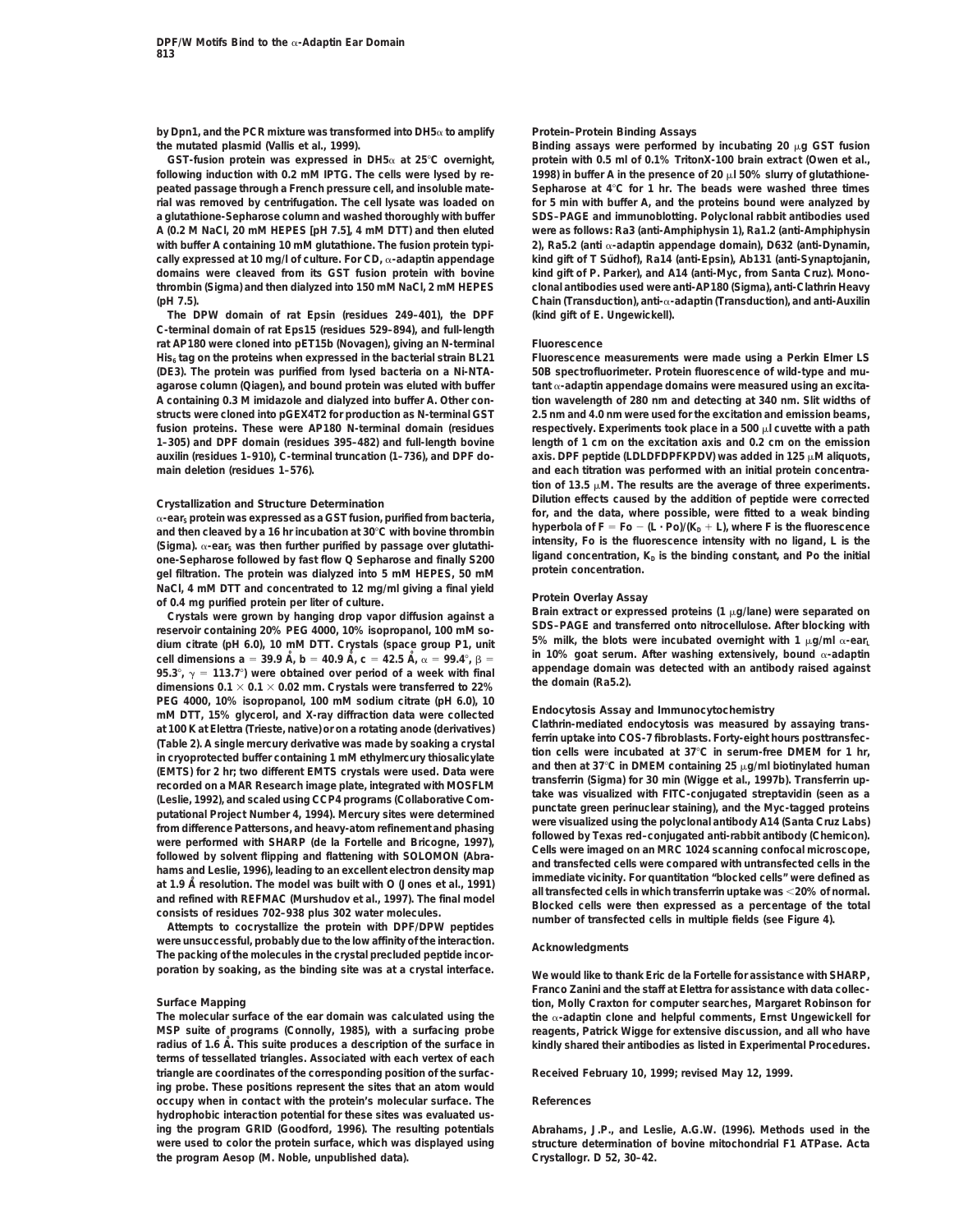**a new clathrin assembly protein. EMBO J.** *5***, 3143–3149. EACMB Newsletter on Protein Crystallography No. 26. (Warrington,**

**UK: Daresbury Laboratory). Anderson, R.G. (1998). The caveolar membrane system. Annu. Rev. Biochem.** *68***, 199–225. Lindner, R., and Ungewickell, E. (1992). Clathrin-associated proteins**

Benmerah, A., Gagnon, J., Begue, B., Megarbane, B., Dautry-Varsat, and Covine brain coated vesicles. An analysis of their number and<br>A., and Cerf-Bensussan, N. (1995). The tyrosine kinase substrate assembly-promoting activ  $eps15$  is constitutively associated with the plasma membrane adap-

**Benmerah, A., Begue, B., Dautry-Varsat, A., and Cerf-Bensussan, McMahon, H.T. (1999). Endocytosis: an assembly protein for clathrin N. (1996). The ear domain of alpha-adaptin interacts with the COOH-12116. of macromolecular structures by the maximum-likelihood method.**

**Carbone, R., Fre, S., Iannolo, G., Belleudi, F., Mancini, P., Pelicci, Acta Crystallogr. D** *53***, 240–255. P.G., Torrisi, M.R., and Di Fiore, P.P. (1997). Eps15 and Eps15R are Odorizzi, G., Cowles, C.R., and Emr, S.D. (1998). The AP-3 complex: essential components of the endocytic pathway. Cancer Res. 57, 5498–5504. Ohno, H., Stewart, J., Fournier, M.C., Bosshart, H., Rhee, I., Miya-**

**Fiore, P.P.D., and Camilli, P.D. (1998). Epsin is an EH-domain-bind- (1995). Interaction of tyrosine-based sorting signals with clathrinassociated proteins. Science** *269***, 1872–1875. ing protein implicated in clathrin-mediated endocytosis. Nature** *394***, 793–797. Oldridge, J., and Marsh, M. (1998). Nef—an adaptor adaptor? Trends**

**Collaborative Computational Project, Number 4 (1994). The CCP4 Cell Biol.** *8***, 302–305. suite: programs for protein crystallography. Acta Crystallogr. D** *50***, Owen, D.J., and Evans, P.R. (1998). A structural explanation for 760–763. the recognition of tyrosine-based endocytotic signals. Science** *282***,**

**1327–1332. Connolly, M. (1985). Molecular surface triangulation. J. Appl. Crys-**

David, C., McPherson, P.S., Mundigl, O., and DeCamilli, P. (1996).<br>A role of amphiphysin in synaptic vesicle endocytosis suggested<br>by its binding to dynamin in nerve terminals. Proc. Natl. Acad. Sci.<br>USA 93, 331–335.<br>USA 9

de Beer, T., Carter, R.E., Lobel-Rice, K.E., Sorkin, A., and Overduin,<br>
M. (1998). Structure and Asn-Pro-Phe binding pocket of the Eps15<br>
homology domain. Science 281, 1357–1360.<br>
DeCamilli, P., and Takei, K. (1996). Molec

heavy-atom parameter refinement for multiple isomorphous re-<br>
placement and multiwavelength anomalous diffraction methods.<br>
Methods Enzymol. 277, 472–494.<br>
Dell'Angelica, E.C., Ohno, H., Ooi, C.E., Rabinovich, E., Roche,

Dell'Angelica, E.C., Ohno, H., Ooi, C.E., Rabinovich, E., Roche, K.W.,<br>and Bonifacino, J.S. (1997). AP-3: an adaptor-like protein complex<br>with ubiquitous expression. EMBO J. 16, 917-928.<br>Doth T.E. and Bortor. K.D. (1944).

**DeTulleo, L., and Kirchhausen, T. (1998). The clathrin endocytic of the mosquito aedes aegypti L. J. Cell Biol.** *20***, 313–332.**

**Diederichs, K., and Karplus, P.A. (1997). Improved R-factors for ding. Science** *271***, 1526–1533.**

**Floyd, S., and DeCamilli, P. (1998). Endocytosis proteins and cancer: Schmid, S.L., McNiven, M.A., and De Camilli, P. (1998). Dynamin**

**Gallusser, A., and Kirchhausen, T. (1993). The B1 and B2 subunits Shih, W., Gallusser, A., and Kirchhausen, T. (1995). A clathrin-binding EMBO J.** *12***, 5237–5244. J. Biol. Chem.** *270***, 31083–31090.**

**QSAR. J. Chemometrics** *10***, 107–117. (1998). Role of phosphorylation in regulation of the assembly of**

**endocytic coat complexes. Science** *<sup>281</sup>***, 821–824. Heuser, J.E., and Keen, J. (1988). Deep-etch visualisation of proteins**

lannolo, G., Salcini, A.E., Gaidarov, I., Goodman, O.B., Baulida, J.,<br>and Carpenter (1997). Mapping of the molecular determinants in-<br>volved in the interaction between Eps15 and AP-2. Cancer Res. 57,<br>240–245<br>Biol. 5, 424–4

Jones, T.A., Zou, J.Y., Cowan, S.W., and Kjeldgaard, M. (1991).<br>
Improved methods for building protein models in electron density<br>
maps and the location of errors in these models. Acta Crystallogr.<br>
A 47, 110–119.<br>
Mallis,

**Leslie, A.G.W. (1992). Recent changes to the MOSFLM package for namin. J. Biol. Chem.** *270***, 10079–10083.**

**Ahle, S., and Ungewickell, E. (1986). Purification and properties of processing film and image plate data. In Joint CCP4 and ESF-**

**plementarity at protein-protein interfaces. J. Mol. Biol.** *268***, 570–584. tor AP-2. J. Cell Biol.** *131***, 1831–1838.**

**terminal domain of the Eps15 protein. J. Biol. Chem.** *271***, 12111– Murshudov, G.N., Vagin, A.A., and Dodson, E.J. (1997). Refinement**

**Chen, H., Fre, S., Slepnev, V.I., Capua, M.R., Takei, K., Butler, M.H., take, S., Saito, T., Gallusser, A., Kirchhausen, T., and Bonifacino, J.S.**

**tallogr.** *18***, 499–505. Owen, D.J., Wigge, P., Vallis, Y., Moore, J.D.A., Evans, P.R., and**

with ubiquitous expression. EMBO J. *16*, 917–928.<br>DeTulleo, L., and Kirchhausen, T. (1998). The clathrin endocytic of the mosquito aedes aegypti L. L.Cell Biol 20, 313–332

Schekman, R., and Orci, L. (1996). Coat proteins and vesicle bud-

**diffraction data analysis in macromolecular crystallography. Nat. Schmid, S.L. (1997). Clathrin-coated vesicle formation and protein Struct. Biol.** *4***, 269–275. sorting: an integrated process. Annu. Rev. Biochem.** *66***, 511–548.**

> **a potential link? Trends Cell Biol.** *8***, 299–301. and its partners: a progress report. Curr. Opin. Cell Biol.** *10***, 504–512.** site in the hinge of the beta 2 chain of mammalian AP-2 complexes.

**Goodford, P. (1996). Multivariate characterisation of molecules for Slepnev, V.I., Ochoa, G.C., Butler, M.H., Grabs, D., and Camilli, P.D.**

**involved in clathrin assembly. J. Cell Biol.** *107***, 877–886. Smith, C.J., Grigorieff, N., and Pearse, B.M. (1998). Clathrin coats**

Keen, J.H. (1987). Clathrin assembly proteins: affinity purification<br>and a model for coat assembly. J. Cell Biol. 105, 1989–1998.<br>Kreis, T.E., Lowe, M., and Pepperkok, R. (1995). COPs regulating  $\frac{1999}{M \cdot \text{pc}}$  in clat

Kreis, T.E., Lowe, M., and Pepperkok, R. (1995). COPs regulating Wang, L.-H., Sudhof, T.C., and Anderson, R.G.W. (1995). The ap-<br>membrane traffic. Annu. Rev. Cell Dev. Biol. 11, 677–706. pendage domain of  $\alpha$ -adaptin is